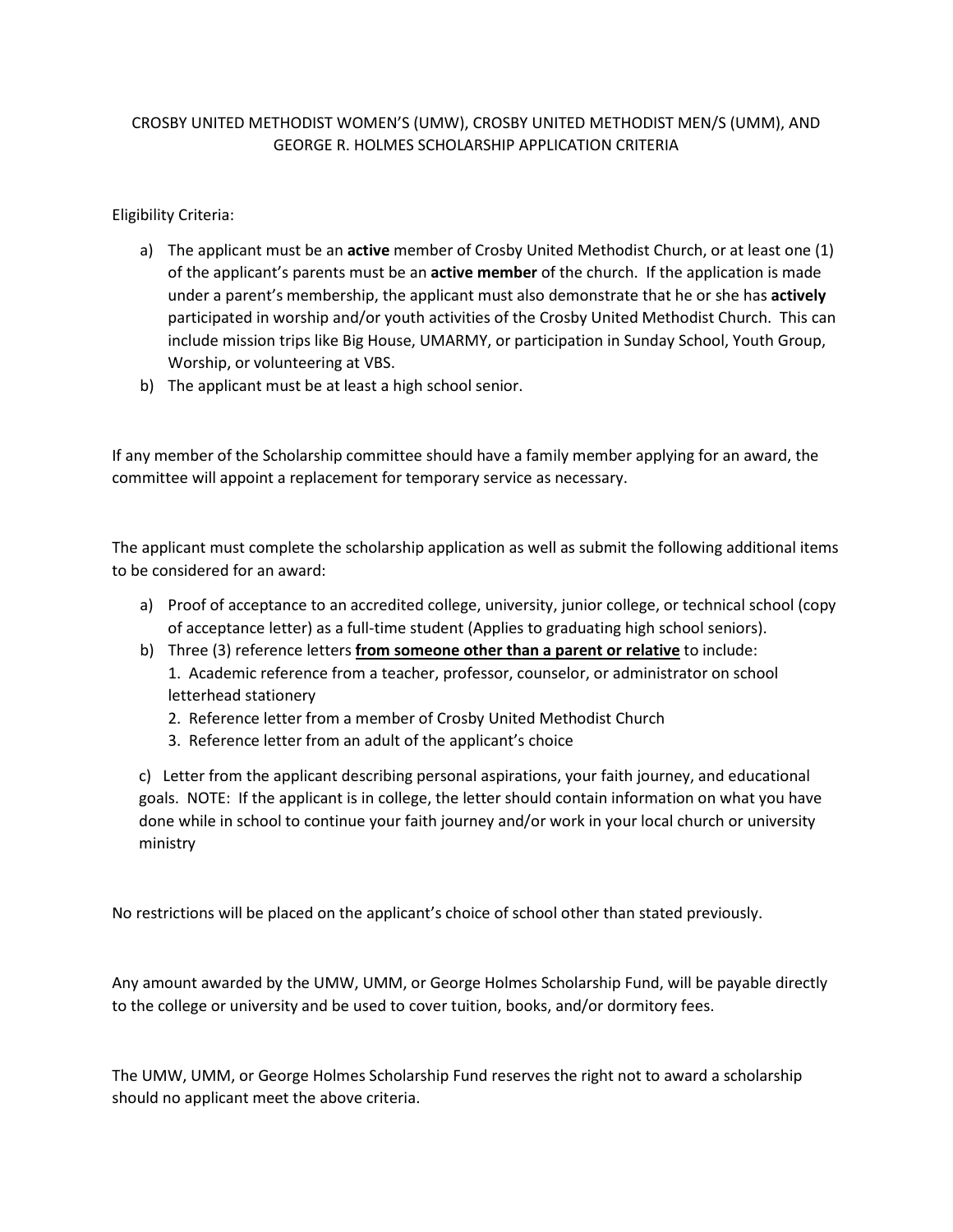# United Methodist Women, United Methodist Men, Jared W. Jamail Memorial, and George R Holmes Scholarship Application **Deadline – April 4, 2022**

### **Student:**

|            |                                                                     |  | Are you a member of CUMC? Yes ____ No ____ lf yes, date joined: ________________                  |
|------------|---------------------------------------------------------------------|--|---------------------------------------------------------------------------------------------------|
|            |                                                                     |  |                                                                                                   |
|            |                                                                     |  | Expected date of entry into College, University, or technical school: _________________           |
|            |                                                                     |  | If you are already in school, please indicate which school and circle your classification.        |
|            |                                                                     |  | Name of College, University, or Technical School: ______________________________                  |
| Freshman   | Sophomore                                                           |  | Junior Senior Post Graduate                                                                       |
|            | List the school to which you have been accepted and plan to attend: |  |                                                                                                   |
| community? |                                                                     |  | What type of extracurricular activities have you participated in at school, at church, and in the |
|            |                                                                     |  |                                                                                                   |
|            |                                                                     |  |                                                                                                   |

Note: You can attach a resume to the application

**TO THE PARENTS: The following information will be held strictly confidential. Please summarize your financial status and indicate why a scholarship is being sought and attach it to the application.**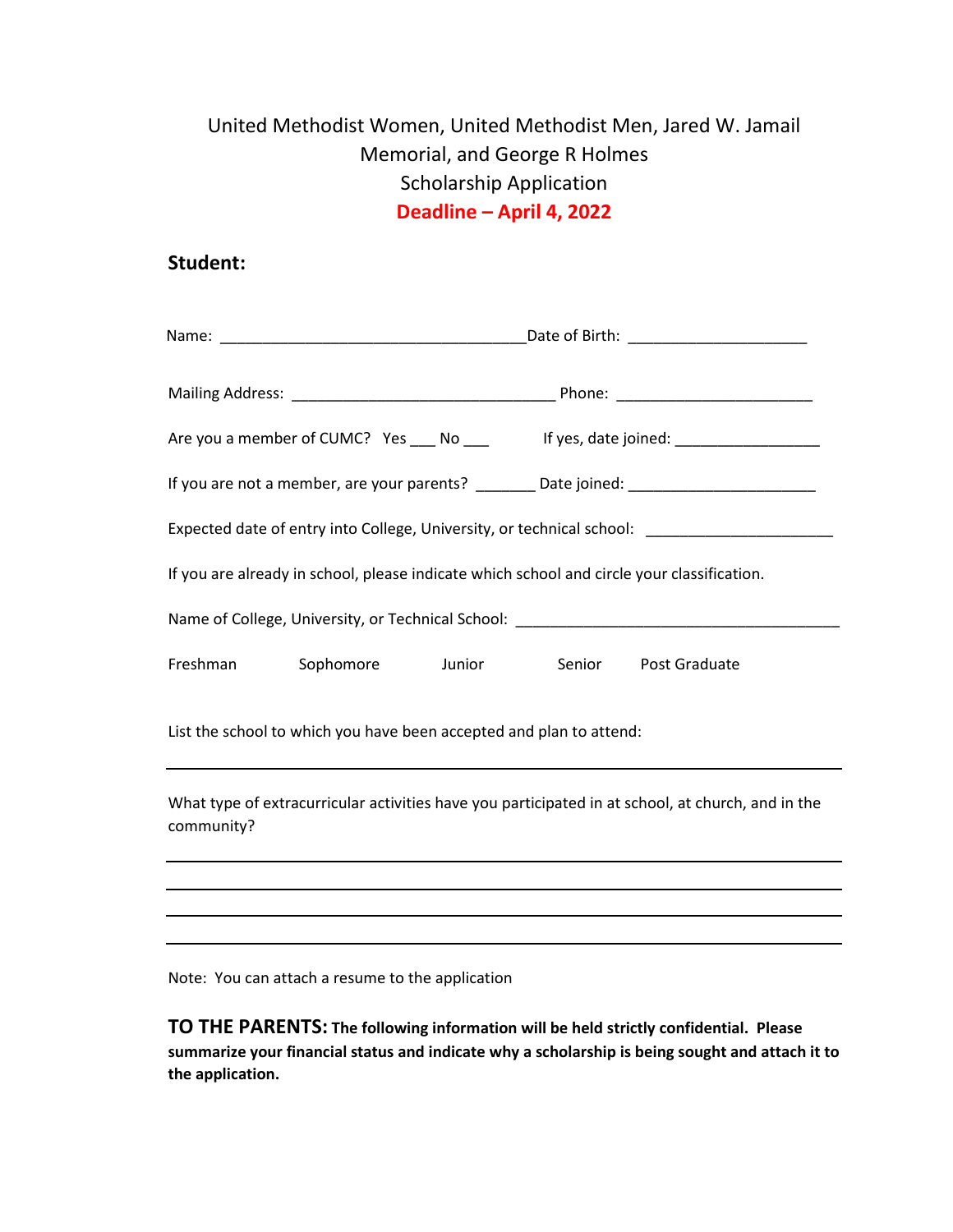## **PLEASE ENSURE THAT YOUR STUDENT HAS COMPLETED THE FULL SCHOLARSHIP APPLICATION IN ORDER TO BE CONSIDERED! UNITED METHODIST WOMEN, UNITED METHODIST MEN, GEORGE HOLMES, SCHOLARSHIP APPLICATION CHECK LIST**

**MAKE SURE THAT ALL ITEMS HAVE BEEN COMPLETED AND ARE INCLUDED!**

**\_\_\_\_\_ Application**

**\_\_\_\_\_ Academic Reference Letter**

**\_\_\_\_\_ Crosby United Methodist Church Member Reference Letter**

**\_\_\_\_\_ Individual Adult Reference Letter**

**\_\_\_\_\_ Student Letter**

**\_\_\_\_\_ Parent Note regarding financial status**

### **SUBMITTED PACKET MUST INCLUDE EACH OF THE ITEMS LISTED ABOVE TO MEET QUALIFICATIONS FOR THE SCHOLARSHIP CONSIDERATION**

**The United Methodist Women, United Methodist Men, or George Holmes Scholarship reserves the right not to award a scholarship should no applicant meet the above criteria.** 

**Submit completed packet in person, US mail, or email to:**

**Scholarship Committee Crosby United Methodist Church PO Box 1385 Crosby, TX 77532**